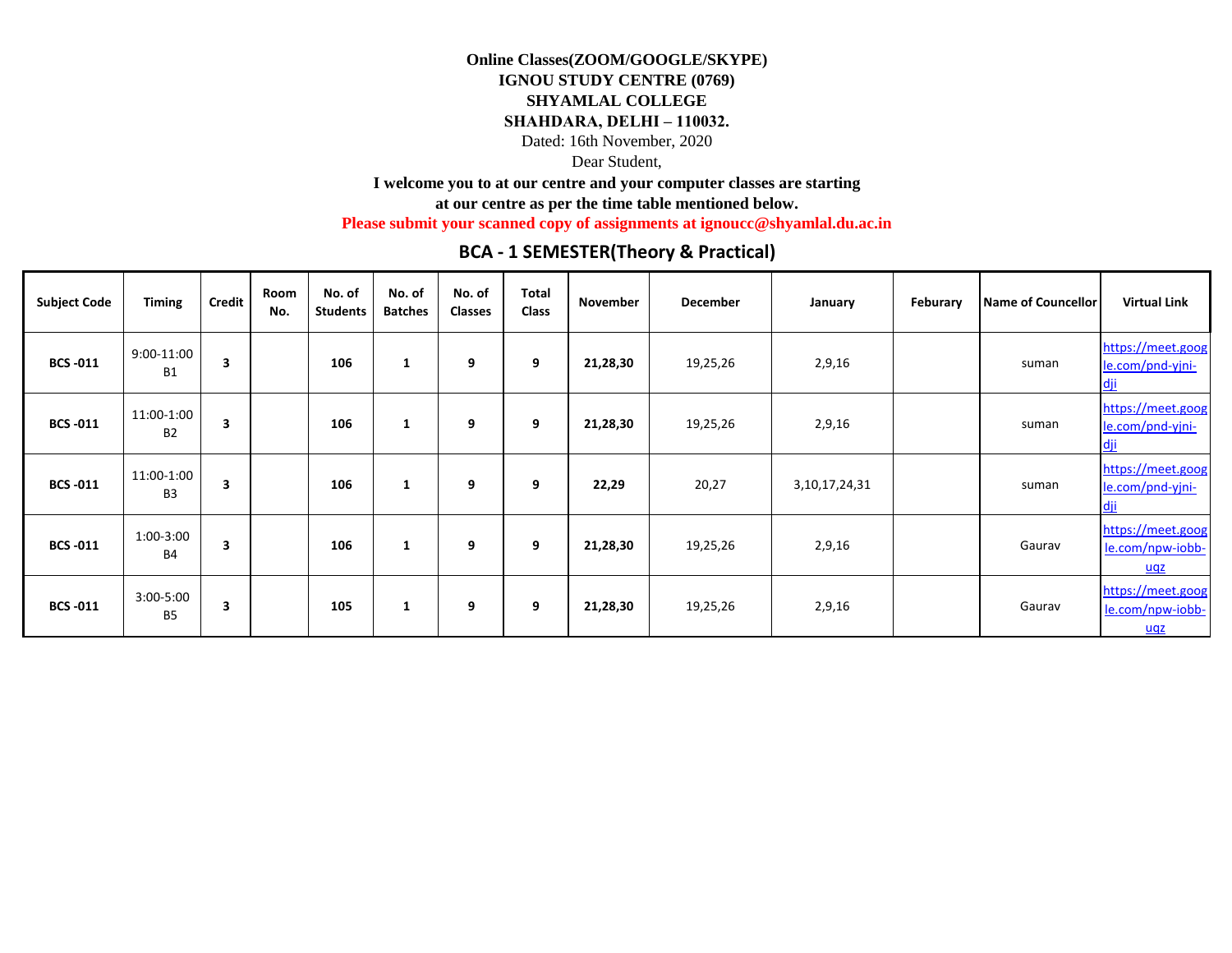## **IGNOU STUDY CENTRE (0769)**

## **SHYAMLAL COLLEGE**

## **SHAHDARA, DELHI – 110032.**

Dated: 16th November, 2020

## Dear Student,

## **I welcome you to at our centre and your computer classes are starting**

**at our centre as per the time table mentioned below.** 

**Please submit your scanned copy of assignments at ignoucc@shyamlal.du.ac.in**

| <b>BCS-012</b>  | 9:00-11:00<br><b>B2</b>      | 4 | 106 | $\mathbf{1}$ | 12 | 12 | 21,28,30 | 19,25,26    | 2,9,16,23,30    | 6 | Rahul        | https://meet.goog<br>le.com/sbc-ashs-<br>$uhk$      |
|-----------------|------------------------------|---|-----|--------------|----|----|----------|-------------|-----------------|---|--------------|-----------------------------------------------------|
| <b>BCS -012</b> | 11:00-1:00<br><b>B1</b>      | 4 | 106 | Ŧ.           | 12 | 12 | 21,28,30 | 19,25,26,31 | 7, 14, 21, 28   | 4 | Anuj Sharma  | https://meet.goog<br>le.com/uju-egss-<br><u>coi</u> |
| <b>BCS-012</b>  | $3:00 - 5:00$<br><b>B4</b>   | 4 | 106 | л.           | 12 | 12 | 21,28,30 | 19,25,26    | 2,9,16,23,29,30 |   | Shubham      | https://meet.goog<br>le.com/jxe-mwwe-<br>dcy        |
| <b>BCS-012</b>  | 9:00-11:00<br>B <sub>3</sub> | 4 | 106 | ш            | 12 | 12 | 22,29    | 20,24,27,31 | 3,7,10,17,24,31 |   | Subodh Kumar | https://meet.goog<br>le.com/dbj-acxr-<br><b>pyc</b> |
| <b>BCS -012</b> | 1:00-3:00<br><b>B5</b>       | 4 | 105 | $\mathbf{A}$ | 12 | 12 | 21,28,30 | 19,25,26    | 2,9,16,23,29,30 |   | Shubham      | https://meet.goog<br>le.com/jxe-mwwe-<br><u>dcy</u> |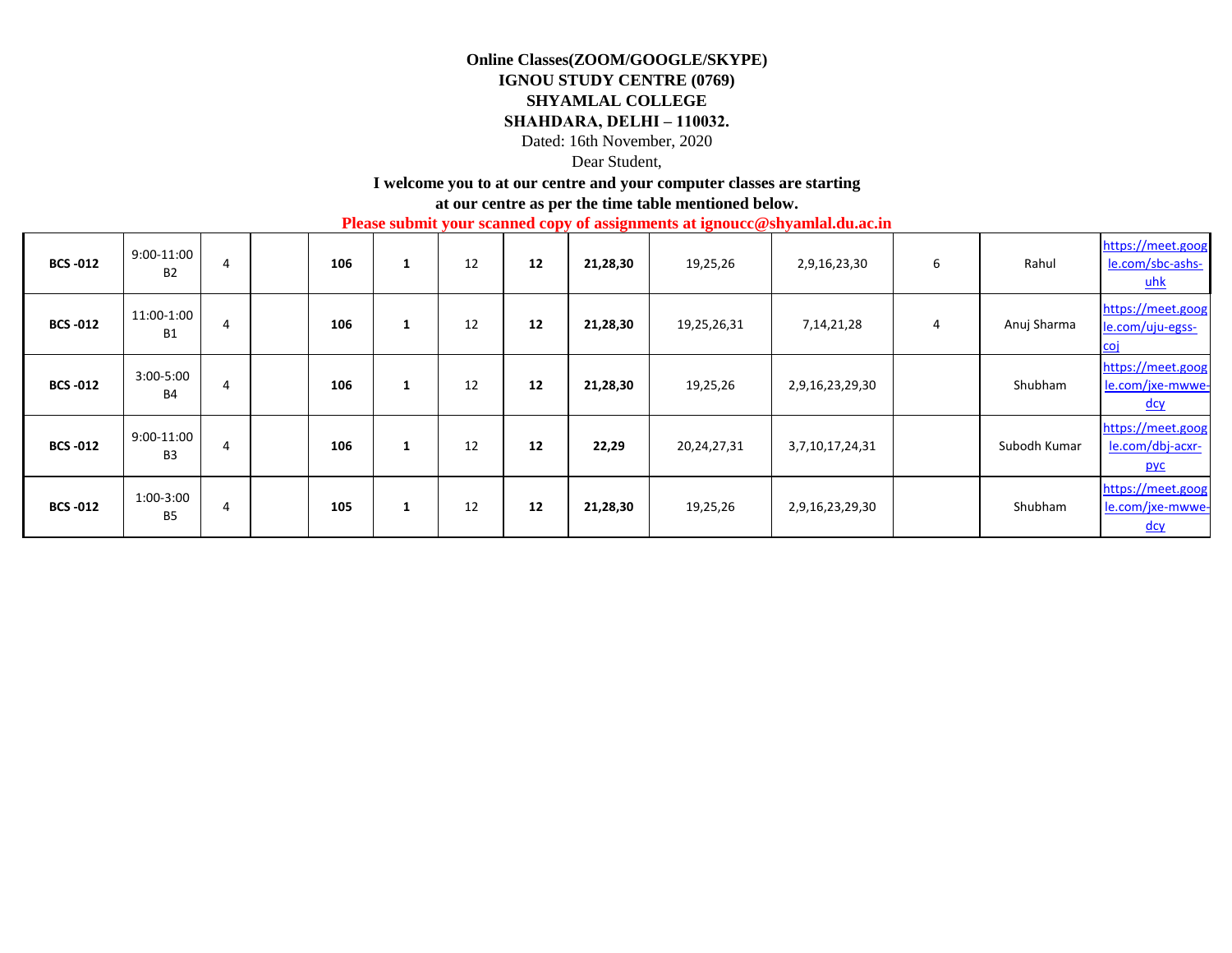## **IGNOU STUDY CENTRE (0769)**

## **SHYAMLAL COLLEGE**

#### **SHAHDARA, DELHI – 110032.**

Dated: 16th November, 2020

## Dear Student,

### **I welcome you to at our centre and your computer classes are starting**

**at our centre as per the time table mentioned below.** 

**Please submit your scanned copy of assignments at ignoucc@shyamlal.du.ac.in**

| <b>FEG -02</b> | $9:00-11:00$<br>B <sub>3</sub> | 4 | 106 | Ŧ. | 5 | 5 | 19,25,26 | 2,9     | Monika  | https://meet.goog<br>le.com/mmk-uwer-<br>nny        |
|----------------|--------------------------------|---|-----|----|---|---|----------|---------|---------|-----------------------------------------------------|
| <b>FEG -02</b> | $3:00 - 5:00$<br><b>B4</b>     | 4 | 106 | Ŧ. | 5 | 5 | 20,27    | 3,10,17 | Monika  | https://meet.goog<br>le.com/mmk-uwer-<br>nny        |
| FEG-02         | $9:00-11:00$<br><b>B1</b>      | 4 | 106 | 1  | 5 | 5 | 20,27    | 3,10,17 | Monika  | https://meet.goog<br>le.com/mmk-uwer-<br>nny        |
| <b>FEG -02</b> | 11:00-1:00<br><b>B2</b>        | 4 | 106 | 1  | 5 | 5 | 20,27    | 3,10,17 | Monika  | https://meet.goog<br>le.com/mmk-uwer-<br>nny        |
| <b>FEG-02</b>  | $9:00-11:00$<br><b>B5</b>      | 4 | 105 | 1  | 5 | 5 | 20,27    | 3,10,17 | M.I.Haq | https://meet.goog<br>le.com/shf-wjww-<br><u>ybo</u> |